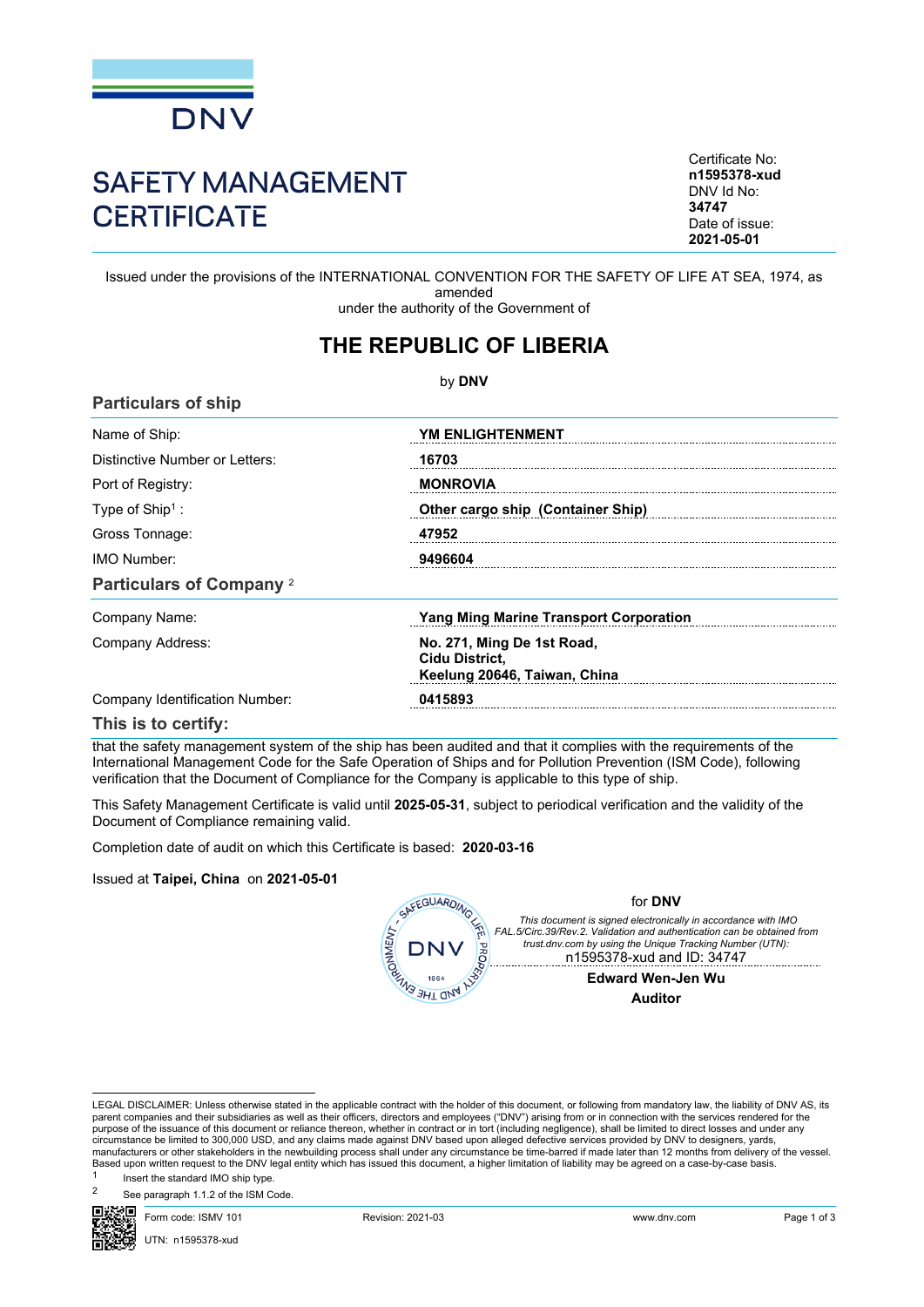

| <b>Endorsement for intermediate verification</b>                                                | S                                                                                                                                                                                                                                                                             |
|-------------------------------------------------------------------------------------------------|-------------------------------------------------------------------------------------------------------------------------------------------------------------------------------------------------------------------------------------------------------------------------------|
| THIS IS TO CERTIFY:                                                                             | that at the periodical verification in accordance with regulation IX/6.1 of the Convention and paragraph 13.8 of the ISM<br>Code, the safety management system was found to comply with the requirements of the ISM Code.                                                     |
| Intermediate Verification<br>(to be completed between the second<br>and third anniversary date) |                                                                                                                                                                                                                                                                               |
|                                                                                                 |                                                                                                                                                                                                                                                                               |
| Stamp                                                                                           | Auditor, DNV                                                                                                                                                                                                                                                                  |
| <b>Additional verification (if required)</b>                                                    | AV                                                                                                                                                                                                                                                                            |
| Additional verification*:                                                                       |                                                                                                                                                                                                                                                                               |
|                                                                                                 |                                                                                                                                                                                                                                                                               |
| Stamp                                                                                           | <u>Auditor, DNV</u>                                                                                                                                                                                                                                                           |
| Additional verification*:                                                                       |                                                                                                                                                                                                                                                                               |
|                                                                                                 |                                                                                                                                                                                                                                                                               |
| Stamp                                                                                           | Auditor, DNV                                                                                                                                                                                                                                                                  |
| Additional verification*:                                                                       |                                                                                                                                                                                                                                                                               |
|                                                                                                 |                                                                                                                                                                                                                                                                               |
| Stamp                                                                                           | Auditor, DNV                                                                                                                                                                                                                                                                  |
|                                                                                                 | * If applicable. Reference is made to the relevant provisions of section 4.3 "Initial Verification" of the Revised Guidelines on Implementation of the<br>International Safety Management (ISM) Code by Administrations adopted by the Organization by resolution A.1071(28). |
| <b>ISM Code applies</b>                                                                         | Endorsement where the renewal verification has been completed and part B 13.13 of the<br>ERC                                                                                                                                                                                  |
| accordance with part B 13.13 of the ISM Code, be accepted as valid until                        | The ship complies with the relevant provisions of part B of the ISM Code, and the Certificate should, in                                                                                                                                                                      |
|                                                                                                 | Date: <b>2008</b>                                                                                                                                                                                                                                                             |
|                                                                                                 |                                                                                                                                                                                                                                                                               |